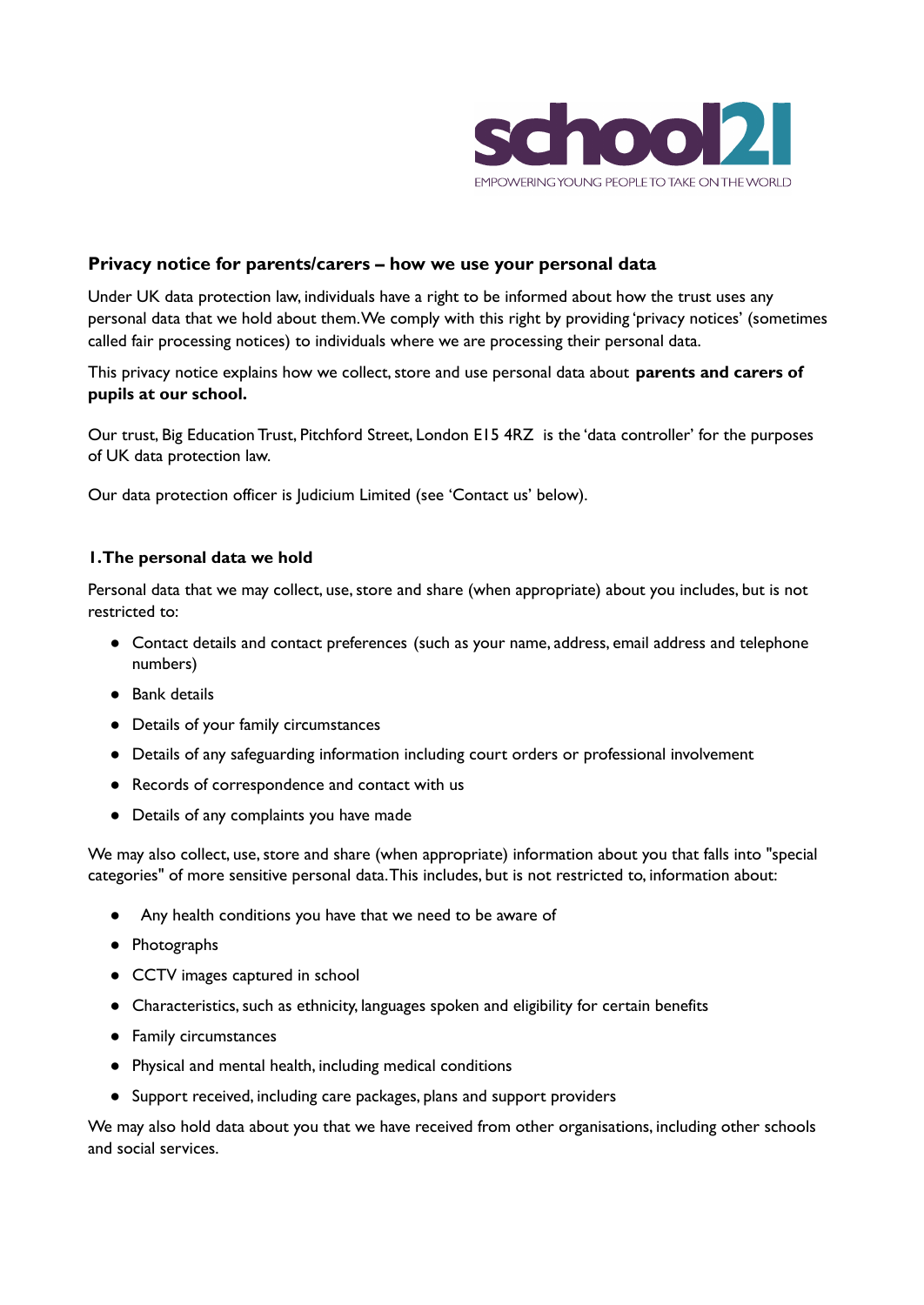#### **2.Why we use this data**

We use this data to:

- Report to you on your child's attainment and progress
- Keep you informed about the running of the school (such as emergency closures) and events
- Process payments for school services and clubs
- Provide appropriate pastoral care
- Protect pupil welfare
- Administer admissions waiting lists
- Assess the quality of our services
- Carry out research
- Comply with our legal and statutory obligations

## **2.1 Use of your personal data for marketing purposes**

Where you have given us consent to do so, School 21, may send you marketing information by email or text promoting school events, campaigns, charitable causes or services that may be of interest to you.

You can withdraw consent or 'opt out' of receiving these emails and/or texts at any time by clicking on the 'Unsubscribe' link at the bottom of any such communication, or by contacting us (see 'Contact us' below).

### **2.2 Use of your personal data in automated decision making and profiling**

We do not currently process any personal data through automated decision making or profiling. If this changes in the future, we will amend any relevant privacy notices in order to explain the processing to you, including your right to object to it.

### **3. Our lawful basis for using this data**

We only collect and use your personal data when the law allows us to. Most commonly, we process it where:

- We need to comply with a legal obligation
- We need to perform an official task in the public interest
- We need to fulfil a contract we have entered into with you

Less commonly, we may also process your personal data in situations where:

- We have obtained consent to use it in a certain way
- We need to protect an individual's vital interests (protect their life)

Where you have provided us with consent to use your data, you may withdraw this consent at any time. We will make this clear when requesting your consent, and explain how you would go about withdrawing consent if you wish to do so.

Some of the reasons listed above for collecting and using your personal data overlap, and there may be several grounds which justify our use of your data.

### **3.1 Our basis for using special category data**

For'special category' data, we only collect and use it when we have both a lawful basis, as set out above, and one of the following conditions for processing as set out in UK data protection law:

We have obtained your explicit consent to use your personal data in a certain way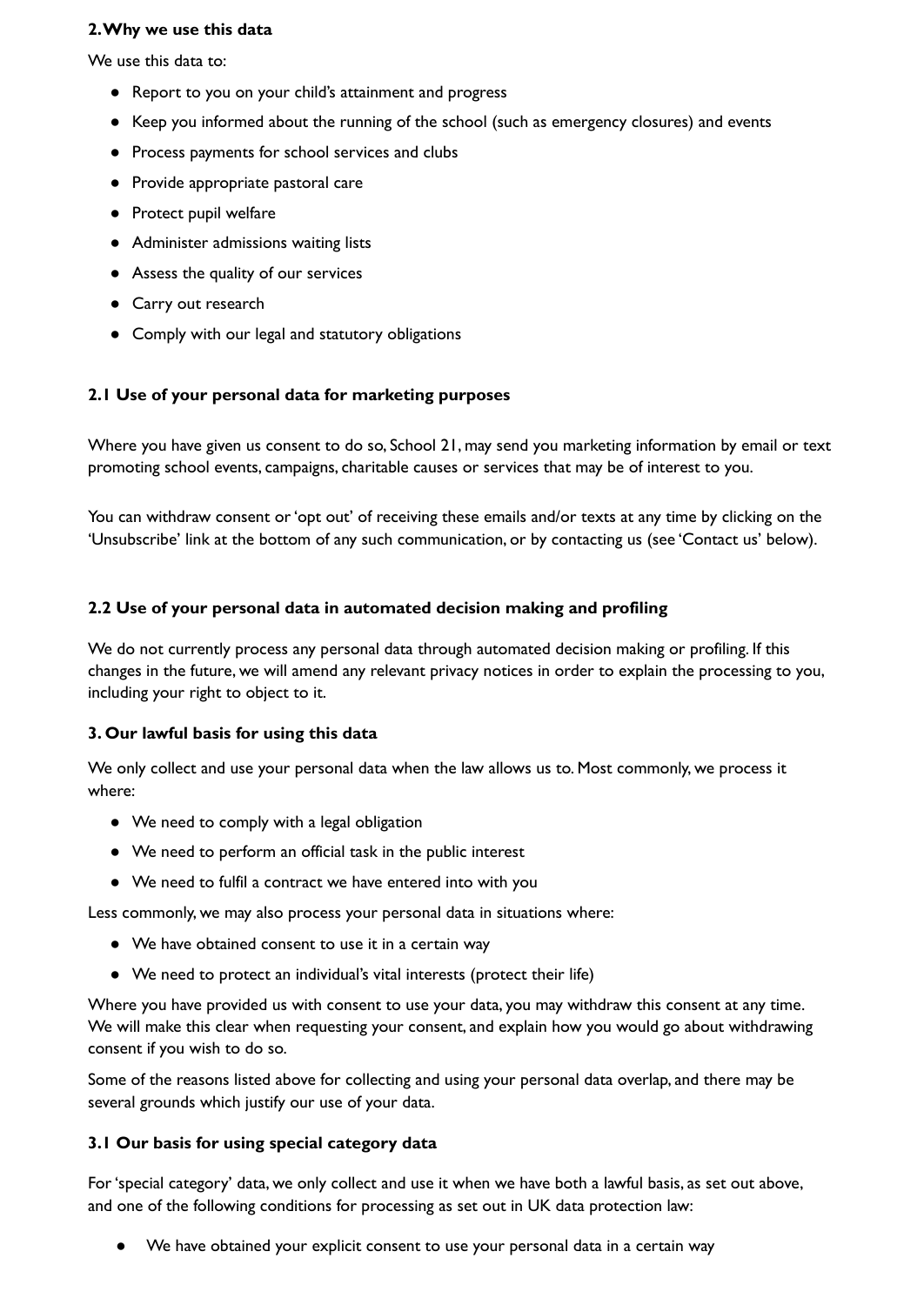- We need to perform or exercise an obligation or right in relation to employment, social security or social protection law
- We need to protect an individual's vital interests (i.e. protect your life or someone else's life), in situations where you're physically or legally incapable of giving consent
- The data concerned has already been made manifestly public by you
- We need to process it for the establishment, exercise or defence of legal claimsWe need to process it for reasons of substantial public interest as defined in legislation
- We need to process it for health or social care purposes, and the processing is done by, or under the direction of, a health or social work professional or by any other person obliged to confidentiality under law
- We need to process it for public health reasons, and the processing is done by, or under the direction of, a health professional or by any other person obliged to confidentiality under law
- We need to process it for archiving purposes, scientific or historical research purposes, or for statistical purposes, and the processing is in the public interest

For criminal offence data, we will only collect and use it when we have both a lawful basis, as set out above, and a condition for processing as set out in UK data protection law. Conditions include:

- We have obtained your consent to use it in a specific way
- We need to protect an individual's vital interests (i.e. protect your life or someone else's life), in situations where you're physically or legally incapable of giving consent
- The data concerned has already been made manifestly public by you
- We need to process it for, or in connection with, legal proceedings, to obtain legal advice, or for the establishment, exercise or defence of legal rights
- We need to process it for reasons of substantial public interest as defined in legislation

## **4. Collecting this data**

While the majority of information we collect about you is mandatory, there is some information that can be provided voluntarily.

Whenever we seek to collect information from you, we make it clear whether you must provide this information (and if so, what the possible consequences are of not complying), or whether you have a choice.

Most of the data we hold about you will come from you, but we may also hold data about you from:

- Local authorities
- Government departments or agencies
- Your children
- Police forces, courts, tribunals

### **5. How we store this data**

We keep personal information about you while your child is attending our school.We may also keep it beyond their attendance at our school if this is necessary in order to comply with our legal obligations. Our Data Retention Policy sets out how long we keep information about parents and carers.You can obtain a copy of the policy by emailing [info@school21.org.uk](mailto:info@school21.org.uk)

We have put in place appropriate security measures to prevent your personal information being accidentally lost, used or accessed in an unauthorised way, altered or disclosed.

We will dispose of your personal data securely when we no longer need it.

### **6.Who we share data with**

We do not share information about you with any third party without consent unless the law and our policies allow us to do so.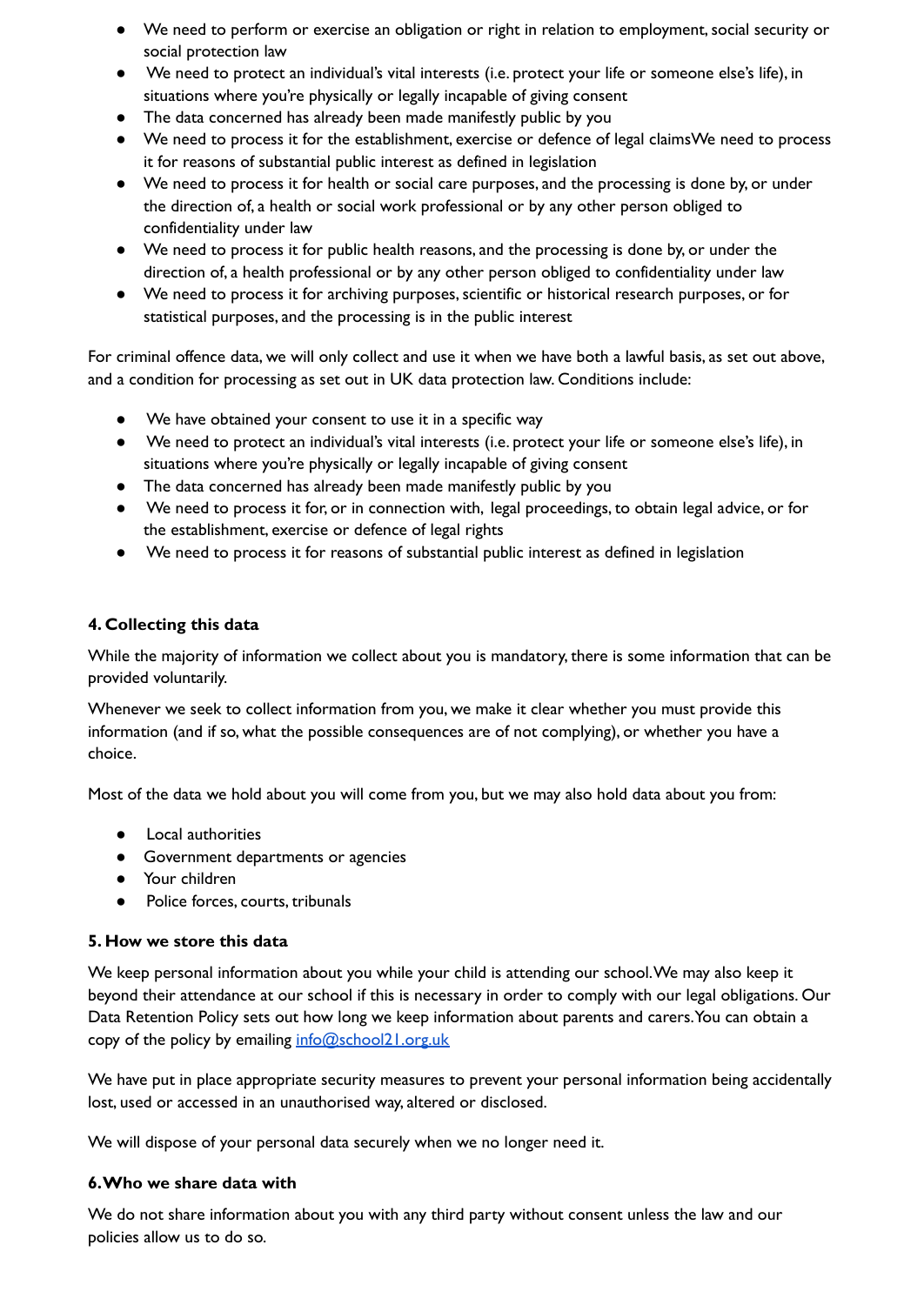Where it is legally required, or necessary (and it complies with data protection law), we may share personal information about you with:

- Our local authority, London Borough of Newham to meet our legal obligations to share certain information with it, such as safeguarding concerns and information about exclusions
- Government departments or agencies
- Our regulator, Ofsted
- Financial organisations
- Our auditors
- Health authorities
- Security organisations
- Health and social welfare organisations
- Professional advisers and consultants
- Charities and voluntary organisations
- Police forces, courts, tribunals

## **6.1Transferring data internationally**

Where we transfer your personal data to a third-party country or territory, we will do so in accordance with UK data protection law.

In cases where we have to set up safeguarding arrangements to complete this transfer, you can get a copy of these arrangements by contacting us.

### **7.Your rights**

### **7.1 How to access personal information that we hold about you**

Individuals have a right to make a 'subject access request' to gain access to personal information that the school holds about them.

If you make a subject access request, and if we do hold information about you, we will:

- Give you a description of it
- Tell you why we are holding and processing it, and how long we will keep it for
- Explain where we got it from, if not from you
- Tell you who it has been, or will be,shared with
- Let you know whether any automated decision-making is being applied to the data, and any consequences of this
- Give you a copy of the information in an intelligible form

You may also have the right for your personal information to be transmitted electronically to another organisation in certain circumstances.

If you would like to make a request, please contact us (see 'Contact us' below).

### **7.2Your other rights regarding your data**

Under UK data protection law, individuals have certain rights regarding how their personal data is used and kept safe.You have the right to:

- Object to the use of your personal data
- Prevent your data being used to send direct marketing
- Object to the use of your personal data for decisions being taken by automated means (by a computer or machine, rather than by a person)